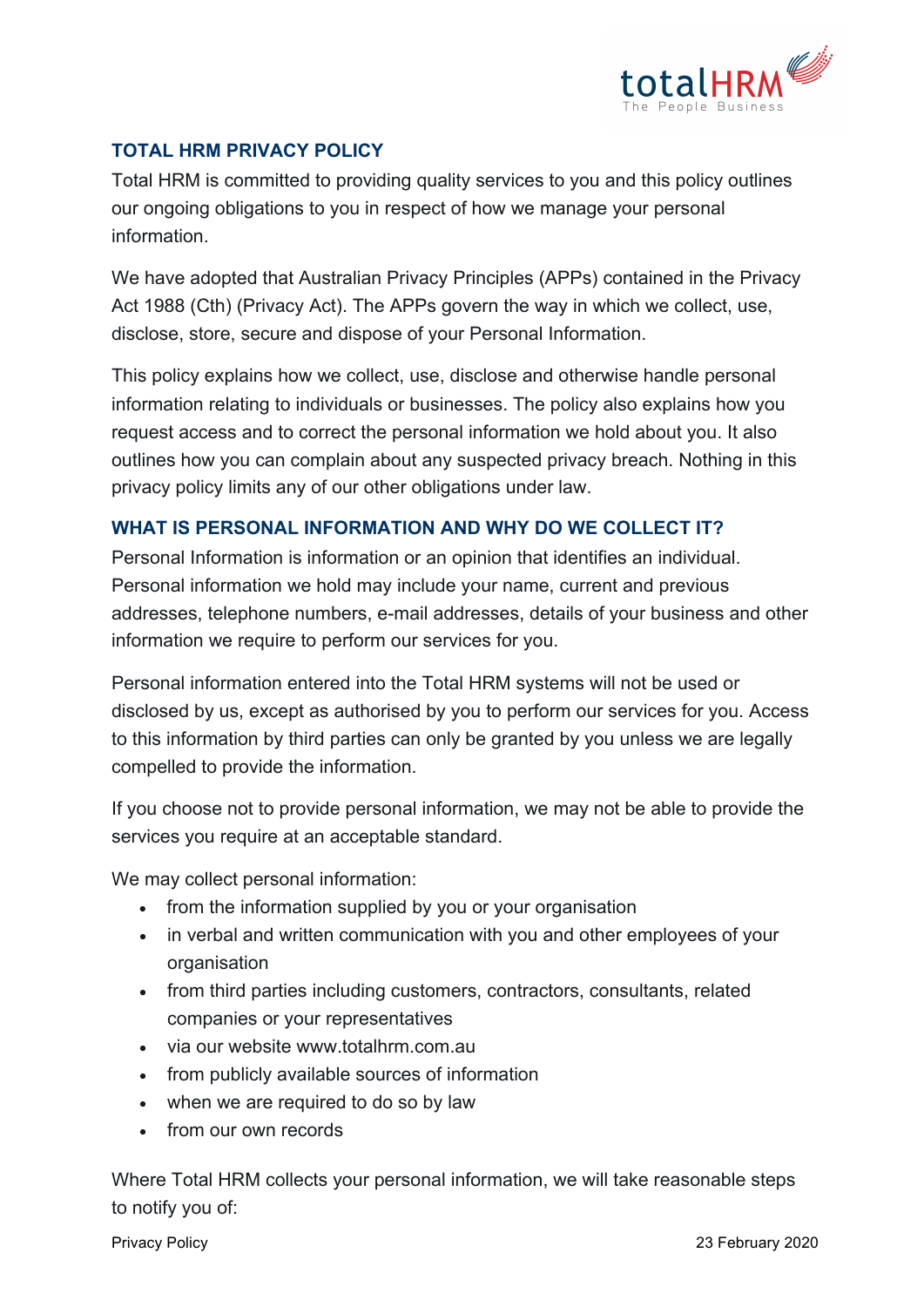

- the purpose for which we are collecting the information
- the third parties to whom we may disclose the information of that kind

Total HRM will only collect sensitive information where it is reasonably necessary for our core functions or activities.

Total HRM will enable you to access our website, make general enquiries or complete surveys without having to identify yourself.

Unsolicited personal information is personal information we receive that we have taken no active steps to collect. If the information we receive is not required for the business to perform one or more of our services or activities, the business will destroy or de-identify the information as soon as practicable

## **WEBSITE COOKIES WHEN USING THE INTERNET**

Most internet browsers are set to accept cookies. You can adjust your internet browser settings so that your browser rejects cookies, or to notify you when they are being used. Rejecting cookies may limit the functionality of our website.

#### **USE OF PERSONAL INFORMATION**

Your personal information may be used by us or our associates to:

- provide products and services to you
- collect payments and to administer your account
- promote our other products and services to you
- provide you with updated or new information about our products and services
- for development of existing and new products and services
- maintain and update our infrastructure and systems

In providing our products and services, or collecting and using your personal information, your personal information may be disclosed to third party organisations including:

- information technology service providers
- conference or event organisers
- marketing, printing and communications agencies
- mail, freight and courier services
- our legal, accounting or other professional advisors
- regulatory, government and other authorities as required by law
- where agreed to our partners and sponsors to enable them to provide information about their products and services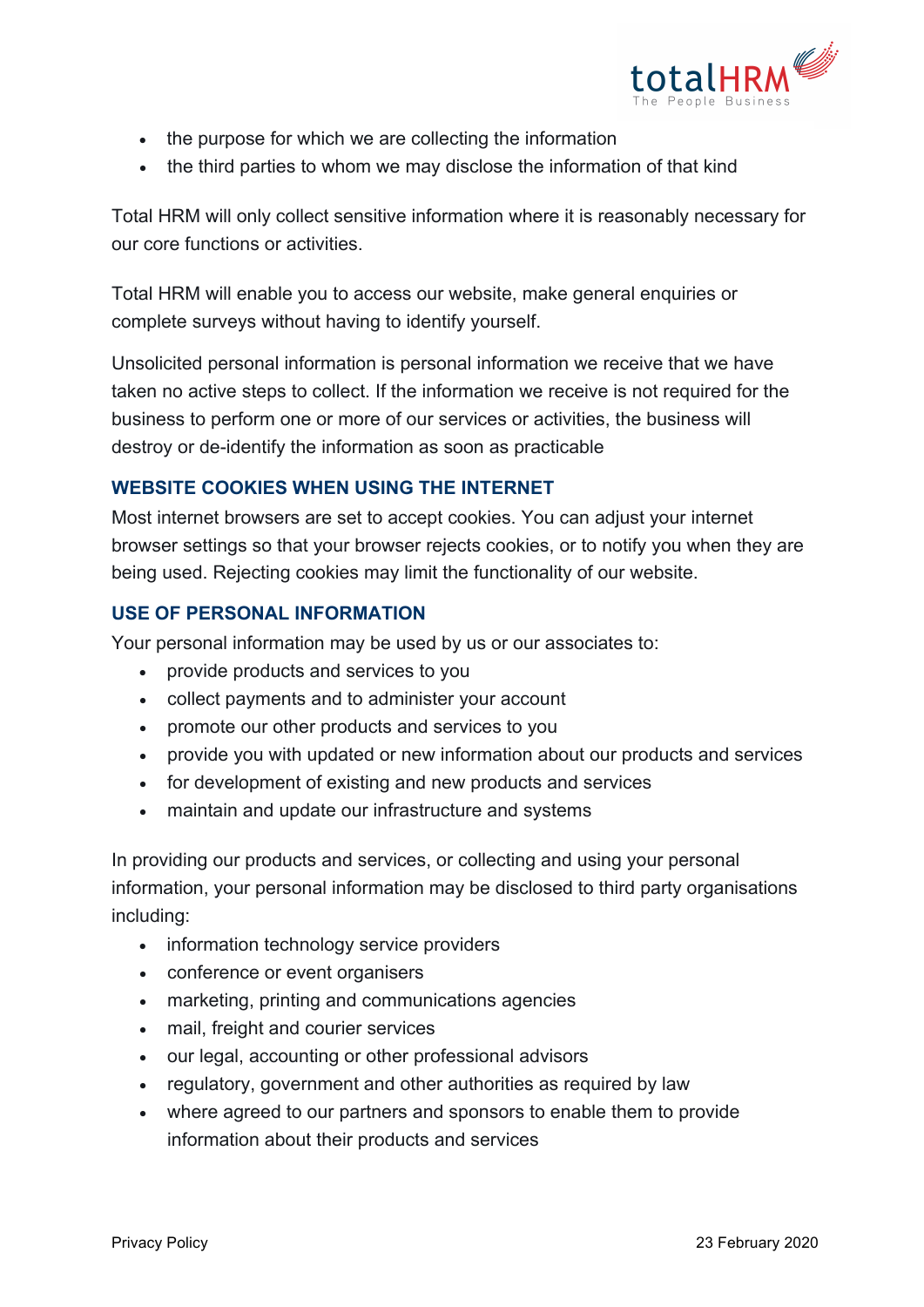

## **ACCURACY OF PERSONAL INFORMATION**

The Business takes reasonable steps to make sure that the personal information we collect, use or disclose is accurate, complete and up-to-date. However, the accuracy of that information depends to a large extent on the information you provide.

We recommend that you:

- let us know if there are any errors in your personal information
- keep us up-to-date with changes to your information

#### **SECURITY OF PERSONAL INFORMATION**

We take reasonable steps to protect your personal information we hold from misuse and loss and from unauthorised access, modification or disclosure.

You can also help to protect the privacy of your personal information by keeping passwords secret and by ensuring that you log out of our website when you have completed your transactions. If you become aware of any security breach, please contact the business as soon as possible.

When your Personal Information is no longer needed for the purpose for which it was obtained, we will take reasonable steps to destroy or permanently de-identify your Personal Information. However, most of the Personal Information is or will be stored in client files which will be kept by us for a minimum of 7 years.

Total HRM is not responsible for the privacy or security of third party websites that you access via links on the Total HRM website.

#### **ACCESS TO PERSONAL INFORMATION**

You may access the Personal Information we hold about you, update and/or correct it, with some exceptions as allowed by law. Total HRM will not charge any fee for your access request, but may charge an administrative fee for providing a copy of your Personal Information. In order to protect your Personal Information we may require identification from you before releasing the requested information to you.

If we refuse your request, or if we refuse to give you access in the manner you requested, the business policy is to provide you with written confirmation of the reasons for our refusal and the available complaint process.

Members can access and update their contact details by logging in to the memberonly area of the website. For any personal information that can't be accessed and corrected through website please contact our head office.